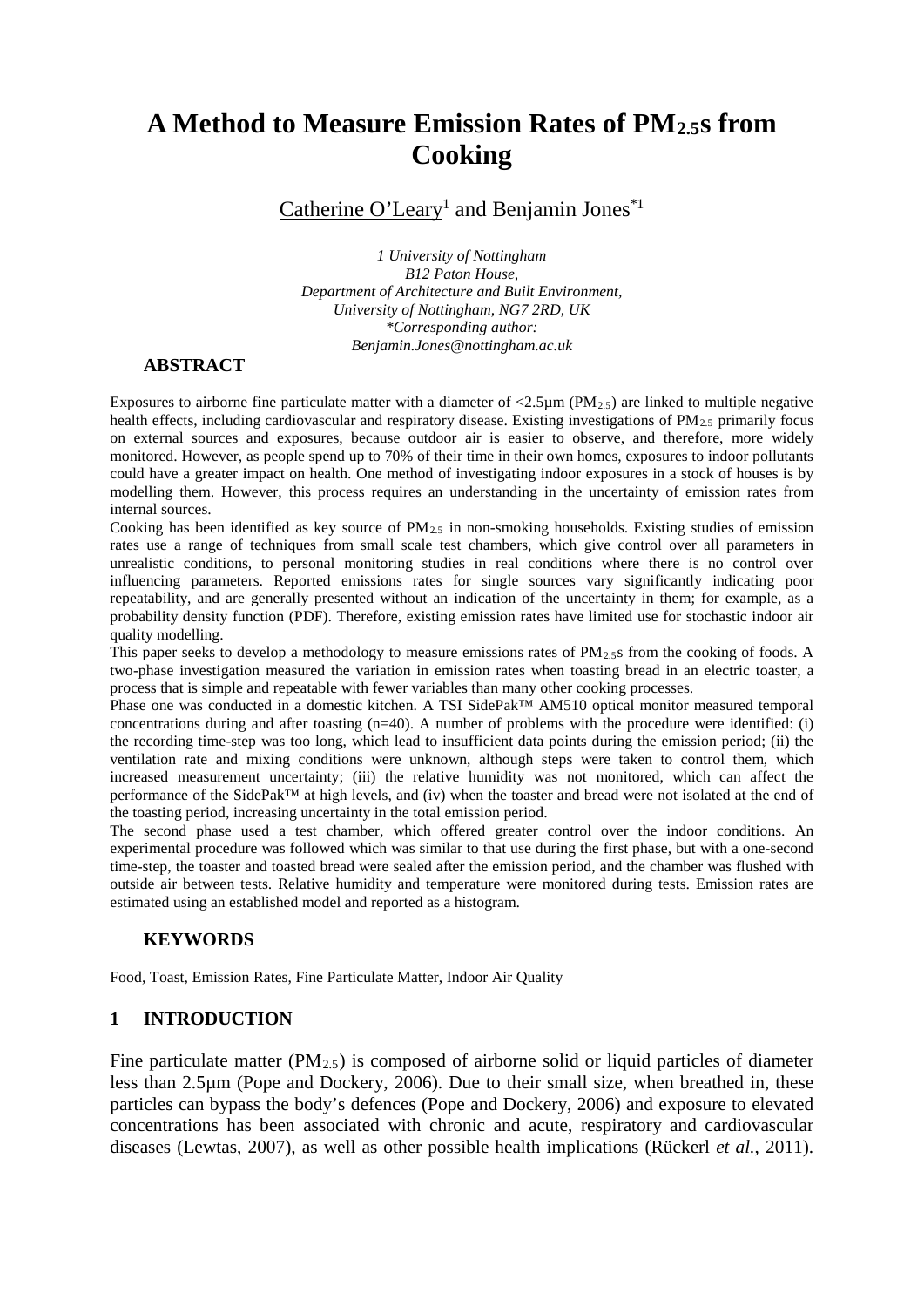The health impacts of exposure to air pollutants, including  $PM<sub>2.58</sub>$ , can affect people at all stages of life, from before birth to death (RCP, 2016).

In the UK, energy use in residential buildings is estimated to account for around 26% of the country's total carbon dioxide (CO2) emissions (Wilkinson *et al.*, 2009), which has influenced the move to reduce the energy demand of the existing building stock (Wilkinson *et al.*, 2009). Retrofit and intervention strategies can involve reducing infiltration (Wilkinson *et al.*, 2009) but do not necessarily include any additional purpose-provided ventilation, potentially lowering overall airflow rates. Furthermore, whilst all new dwellings are required to have localised mechanical extract ventilation in the kitchen, when refurbishing existing dwellings, they are not required where they are not already present (HM Government, 2010).

People spend 70% of their time in their houses (Lader *et al.*, 2005) and so a reduction in the supply of fresh air could offer protection from outdoor pollutants, but could also trap pollutants emitted indoors (Shrubsole *et al.*, 2012). Key indoor sources of PM<sub>2.5</sub>s include cooking, smoking, spray aerosols, and various forms of combustion, including burning candles and incense (Afshari *et al*., 2005). Cooking is interesting because it is a common activity where total source removal is not possible.

One method to investigate indoor exposure to  $PM<sub>2.5</sub>$  at stock level is to use models. However, their predictions are highly sensitive to the emission rates used (Das et al., 2014). When representing cooking sources, a constant value of 1.6 mg/min is used by Shrubsole *et al.* (2012), despite emission rates having been shown to vary with fuel type (Olson and Burke, 2006), food type and cooking method (Fortmann *et al.*, 2001), and oil type (Torkmahalleh *et al.*, 2012). Additionally, reported emission rates are highly varied, from 0.025 mg/min for pork roast (Fortmann *et al.*, 2001) to 1496 mg/min (Olson and Burke, 2006). They are also frequently based on a small number of measurements from which is it difficult to determine uncertainty and the probability density functions (PDFs) required by stochastic stock modelling. This paper evaluates existing measurements of  $PM_{2.5}$  emission rates from the cooking of food in Section 2. It then applies these to develop methods for deriving PDFs of PM2.5 emission rates in Sections 3 and 4.

# **2 EXISTING MEASUREMENT METHODOLOGIES**

Existing measurement methodologies of emission rates from foods cooked in houses can be divided into five categories, each of which has its own benefits and frequency in the literature. The first method is personal monitoring, which is generally rare. Olson and Burke (2006) used it to determine emission rates using measurements of  $PM_{2.5}$  concentration made during four, seven-day monitoring periods by 37 participants. Concentration peaks from cooking were identified using diaries, and the emission rate calculated using a mass balance approach that considered a house to be a single well-mixed space. A total of 411 cooking events found that emission rates ranged between 0.6 to 1496 mg/min  $(\mu=36 \text{ mg/min})$ . However, the approach was found to overestimate the true emission rates because of the combined effect of the close proximity of the sensor to the source, and the assumption of the whole house being considered well-mixed. The cooking methods were recorded but details of the food were not. The second approach uses monitors located in a place of interest, most frequently in dwellings. He *et al.* (2004) measured PM<sub>2.5</sub> mass concentrations for 48 hours in 15 houses in Brisbane, Australia. Elevated concentrations were linked to events using occupant diary entries and catalogued into 21 activity types. In each house an air exchange rate (AER) test and controlled cooking test were conducted. The latter consisted of frying half an onion in vegetable oil on "high" heat under both minimum and normal ventilation conditions. This provided an opportunity for direct comparison between houses. Emission rates were determined using a mass balance relationship for a total of 106 cooking events where emission rates ranged from 0.03 to 2.78 mg/min ( $\mu$ =0.11 mg/min). The lack of control over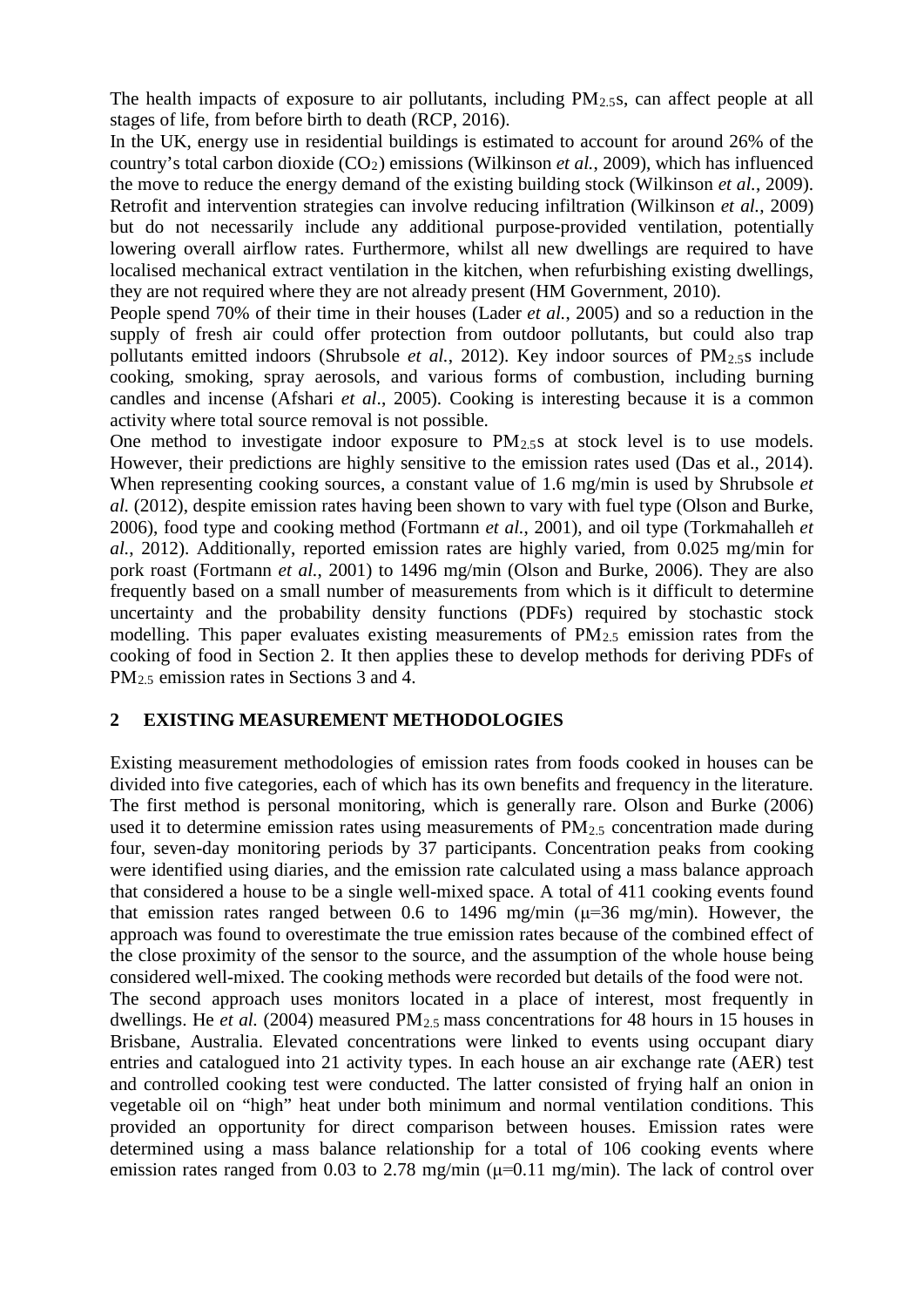ventilation rates and emission periods led to large errors. A monitoring study is a simple way of monitoring typical concentrations found in dwellings and the emission rates associated with them. But, the lack of information on the food prepared and the cooking methods limits the ability of its findings to be extrapolated to the wider population.

The third method uses managed tests conducted in semi-controlled conditions in the field, typically in a residential setting; see Dacunto *et al.* (2013) and Fortman *et al*. (2001). Both studies investigate emission rates from varying sources and in a residential setting, for some of the tests, using gas and electric stoves. They use different mass balance relationships to estimate emission rates. The AERs were measured using tracer gas decay, and the test environments flushed with outside air between tests. Dacunto *et al.* (2013) conducted 66 measurements in 3 locations, including both cooking and non-cooking sources, with duplicates of most, but not all, tests. The lowest emission rate of 0.1 mg/min was from oven cooking frozen pizza. The highest cooking emission rate of 15.2 mg/min was from fried chicken breast. Fortmann *et al.* (2001) conducted 32 cooking tests using a variety of foods and cooking methods based on the US diet, under multiple ventilation conditions, in a single location. 7 tests were repeated but comparing changes using gas and electric heat sources. However, only 4 tests were duplicated exactly to investigate variability, suggesting high variability that exceeds 100% and a need for more repetitions. Estimated emission rates ranged from 0.025 mg/min, for pork roast with exhaust ventilation, to 10.3 mg/min, for frying tortillas on an electric range. The range of emission rates from both of these tests highlights the need to understand the population diet when choosing sources for investigation, whilst the low repeatability – indicated in the repeatability tests (Fortmann *et al.*, 2001) and large standard deviations (Dacunto *et al.*, 2013) – calls for more repetitions.

The fourth method uses large scale chambers to obtain a further level of control over ventilation rates and mixing conditions, pollutant concentrations in the supply air, and internal materials to minimise sink effects. By creating a test chamber within a building, the effect of outside air and natural ventilation processes is reduced, and over-pressurising the test chamber controls the direction of background ventilation (Afshari *et al.*, 2005). Afshari *et al.* (2005) investigated concentrations of fine and ultrafine particles from 10 cooking and noncooking sources, under identical conditions, in a full-scale test chamber. Lee and Wang (2006) found  $PM_{2.5}$  emission rates of 0.72–1.83 mg/min, for 5 mosquito coils tested in a large environmental chamber. Temperature, relative humidity, AER, mixing conditions, and leakage were all controlled during these tests, which reduces error in the estimated emission rates. Finally, Pagels *et al.* (2009) investigated chemical composition and mass emission of candle smoke particles. Although these are not cooking sources and the emission rates are not useful for direct comparison, they also used a positively pressurized stainless-steel chamber, with controlled relative humidity, temperature, ventilation rates and mixing conditions, and filtered supply air.

The fifth and final method uses small-scale chambers. Géhin *et al.* (2008) utilised a hexagonal test chamber, volume  $2.36 \pm 0.05$  m<sup>3</sup>, first designed for vacuum cleaner efficiency characterisation, to investigate fine and ultrafine particle emission rates for cooking and nonecooking sources. The control measures used in large chamber tests are also used, and the internal surfaces were treated with an antistatic coating, and an upward current of filtered air were employed to reduce sink effects. Torkmahalleh *et al.* (2012), measured emissions from heating cooking oils in a laboratory fume hood operating at  $65m<sup>3</sup>/h$  (80 h<sup>-1</sup>), with 5 repetitions of each test. Mixing conditions were tested using  $SF_6$  and a grid equivalent to the full size of the hood with grid points located 10cm apart. The small size of the chamber means the air is very well mixed, but the method of heating the cooking oils in a beaker on a hot plate is far abstracted from real cooking methods, and so the resulting emissions may not reflect those found in a domestic kitchen. This may also be true for the emissions from Géhin *et al.* (2008) because the airflow conditions may have impacted the emissions from the combustion source.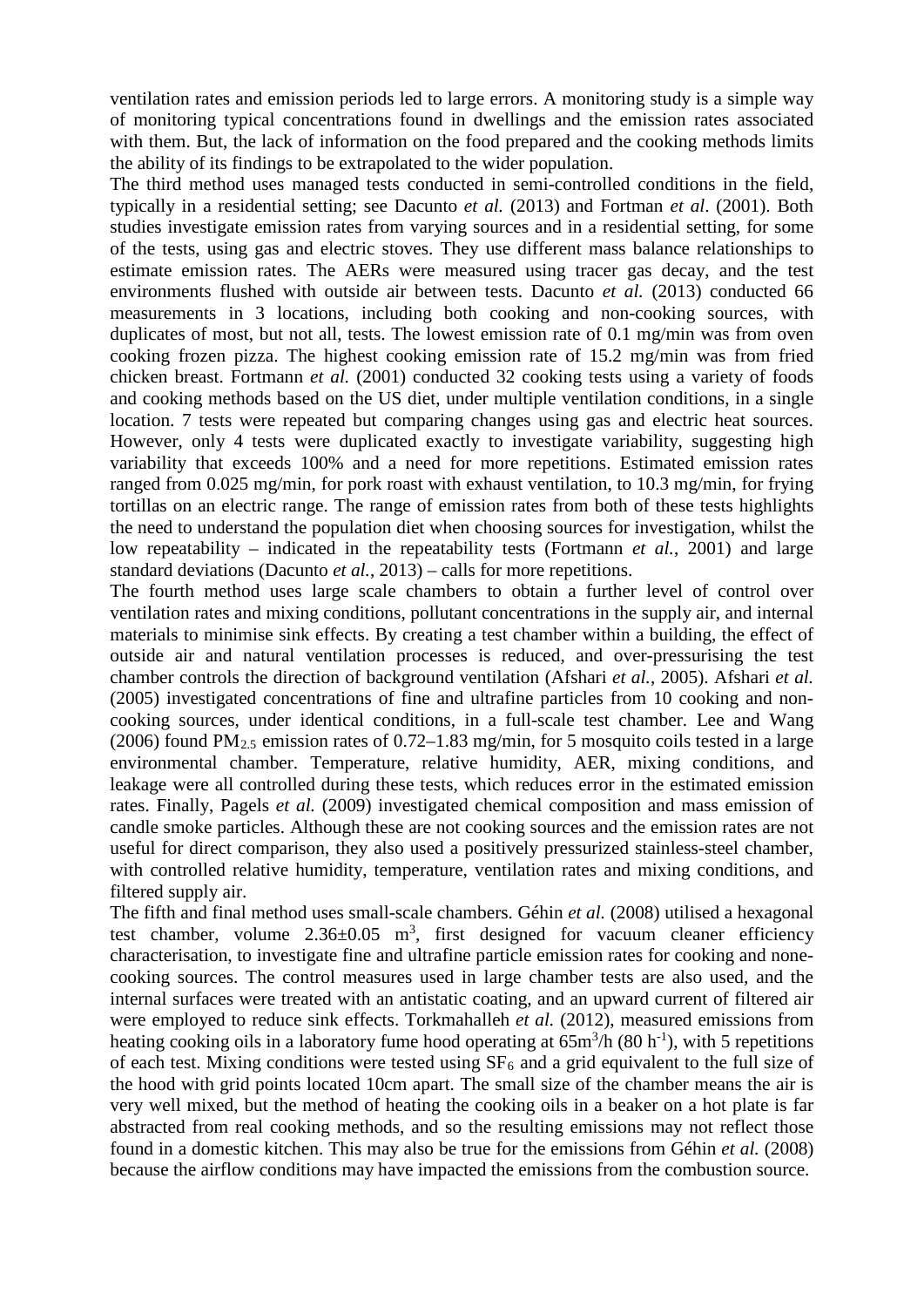## **3 EXPERIMENT PHASE 1**

## **3.1 Method**

The first phase of tests follows the third method described in Section 2. They were conducted in a residential kitchen, volume  $35.4 \text{ m}^3$ , in Nottingham, UK, in July 2015. Although it was not possible to control the ventilation conditions precisely, all windows, and internal and external doors were closed during tests, and a wall mounted kitchen extractor fan was used to stabilise the ventilation rate. Mixing conditions were not tested, and no mixing fan used, additionally, the ventilation rate was not measured.

One SidePak™ AM510 Personal Aerosol Monitor (TSI Inc., Shoreview, MN, USA) was used to monitor  $PM_{2.5}$  concentrations, at height 1.1 m, 1 m from the source; see [Figure 1.](#page-3-0) Concentrations are time-averaged and reported at 1 minute intervals following Ott *et al.*  (2006), with the calibration factor – required for the conversion of optical readings to mass concentrations –set to the default 1.0, as no concurrent gravimetric sampling was available.



Figure 1 - Kitchen Plan

The test consisted of toasting 2 slices of bread (medium sliced white or wholemeal Hovis 800g loaf) in a supermarket branded toaster on setting 6, the highest setting. The test is simple and repeatable, with a predefined cooking time, and slices of bread with consistent weight and geometry. The start and end of the toasting time were recorded, and concentrations were allowed to return to background levels between tests, or left for a minimum 25 minutes. The test was repeated a total 40 times with 50% wholemeal. The toaster was new at the start of testing, and was not cleaned between tests.

<span id="page-3-1"></span>In addition, 6 plume tests were

<span id="page-3-0"></span>conducted in the kitchen in October 2015, to observe the concentration profile during the emission period. A tube attached to the SidePak™ inlet was positioned in the plume, 20 cm above the toaster, with concentrations logged at 1 second intervals. The decay was not monitored and the room was flushed with outside air between tests.

## <span id="page-3-2"></span>**3.2 Emission Rate Calculation**

The method used to determine emission rates is based on the widely used mass balance model; see Dacunto *et al.* (2013), Olson and Burke (2006) and Ott *et al.* (2006).

$$
C(t) = C_b + \frac{G}{(\lambda + k)V} + \left(C(0) + C_b + \frac{G}{(\lambda + k)V}\right)e^{-(\lambda + k)t}
$$
 (1)

Here,  $C(t)$  is the concentration at time *t*,  $C<sub>b</sub>$  the background concentration,  $C(0)$  the initial concentration, *G* the emission rate, *V* the mixing volume, and  $(\lambda + k)$  the total decay rate due to ventilation, deposition, and coagulation.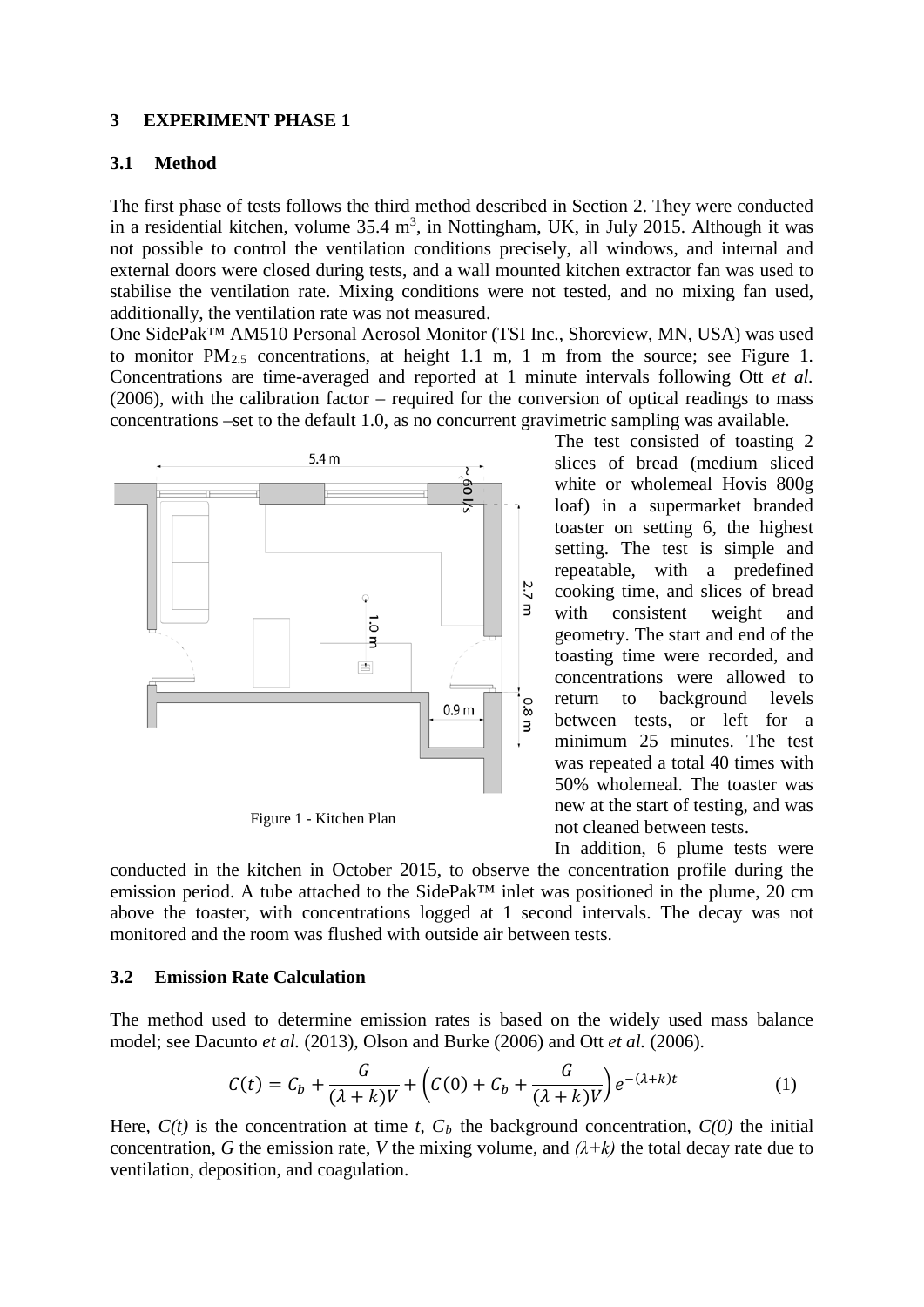Ott established three phases in during emissions: an *α*- or emission period when air is not well-mixed, a subsequent *β*-period when emissions cease and mixing is incomplete, and a *γ*period of well mixed decay (Ott *et al.*, 2006). During the *β*- and *γ*-periods, equation [\(1\)](#page-3-1) is simplified to give

$$
C(t) = C_b + (C_p + C_b)e^{-(\lambda + k)(t - t_p)}
$$
\n
$$
(2)
$$

 $C_p$  is the peak concentration at time  $t_p$ , and  $(\lambda + k)$  is determined by log-linear regression. For a rectangular source function, the peak concentration should occur at the end of the *α*-period, but it is often observed later indicating that full-mixing is not instantaneous. Ott *et al.* (2006) proposes the *theoretical peak estimation* method where the decay rate is determined from the *γ*-period and extrapolated back to the start of the *β*-period. This theoretical peak,  $C_p$ , is then used to estimate the emission rate over an emission period of time *T*, where

$$
G = (\lambda + k)V \left[ \frac{(C_p - C_b) - (C(0) - C_b)e^{-(\lambda + k)T}}{1 - e^{-(\lambda + k)T}} \right]
$$
(3)

#### <span id="page-4-2"></span>**3.3 Calibration Factors**

Concurrent gravimetric sampling to determine custom calibration factors (CFs) was unavailable. TSI calibrate SidePak™s using Arizona Test Dust, and so if the aerosol has a different density, size distribution, shape, or refractive index, the CF is expected to vary (Jiang *et al.*, 2011). Two CFs are available for toasting bread; Dacunto *et al.* (2013) found CF=0.47 for burned toast, whereas Jiang *et al.* (2011) found CF=0.79. Dacunto attributes the difference to levels of charring. In absence of further information, the data are processed twice, applying each CF.

#### **3.4 Results**



<span id="page-4-1"></span><span id="page-4-0"></span>Figure 2 - Example Decay and Emission,  $CF = 0.47$  Figure 3 – Phase 1 Emission Rates Histogram,  $CF = 0.47$ 

[Figure 2](#page-4-0) shows the concentrations recorded in a sample test, highlighting the *α*- and *β*periods (orange), the *γ*-period (blue), and the fit of the curve predicted using the log-linear regression during the *γ*-period. All tests were processed using the same method and were eliminated from further analyses if the  $R^2$  value for the log-linear regression of the decay was  $\leq 0.7$ , and when emission rates were calculated to be negative (indicating a problem with the test) or could not be estimated. One further outlier was eliminated using *Chauvenet's Criteria*, leaving 29 of 40 tests to determine an average emission rate.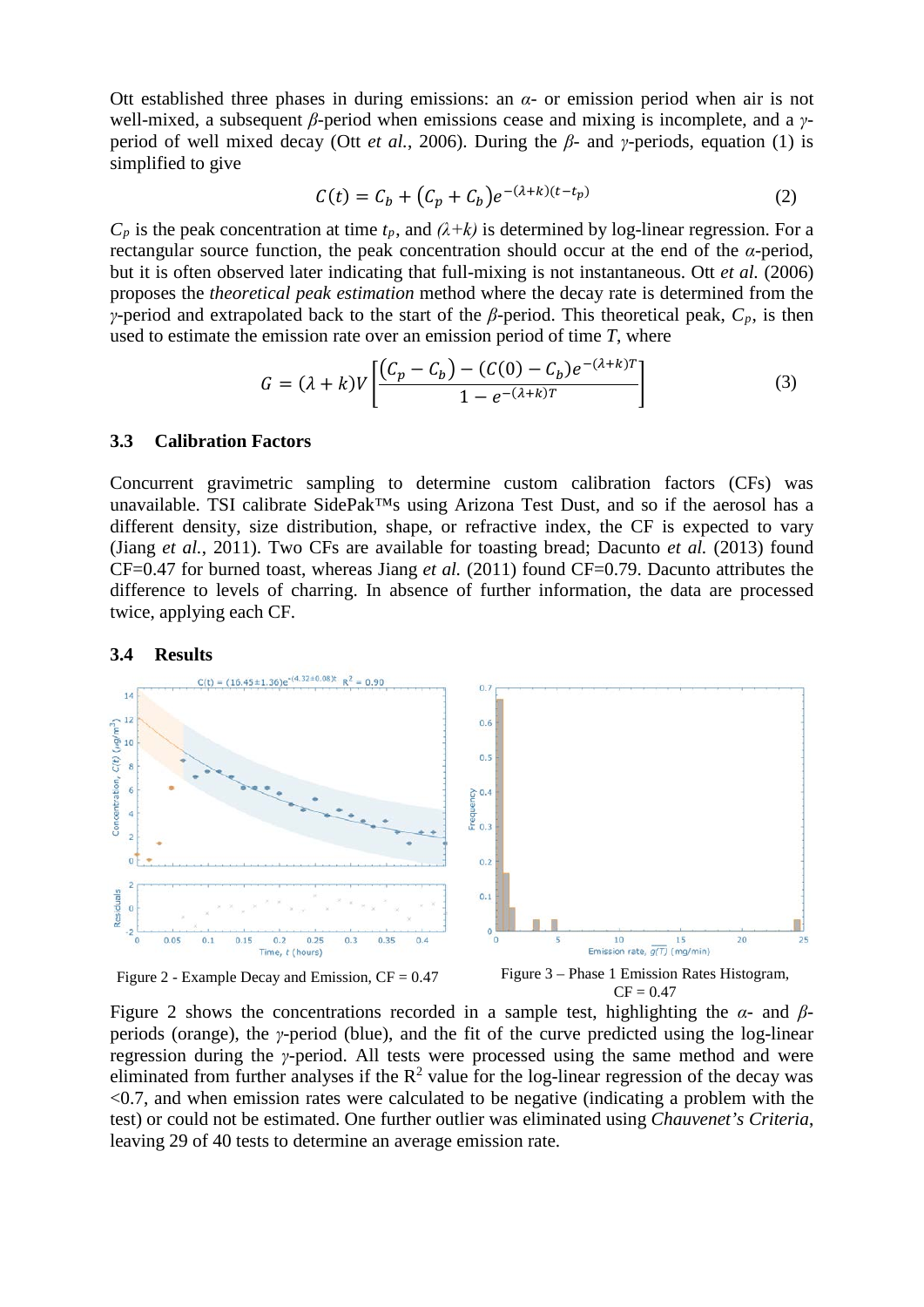[Figure 3](#page-4-1) shows the distribution of emission rates calculated for CF=0.47, although the shape of the distribution is identical for both CFs. The data is significantly positively skewed and the median is much less than the mean. This is attributed to a few tests having a high emission rate. [Table 1](#page-5-0) presents summary the statistics for both CFs, and shows that its value has a significant impact.

| Table 1: Phase 1 Emission Rates (mg/min) |  |  |  |  |
|------------------------------------------|--|--|--|--|
|------------------------------------------|--|--|--|--|

<span id="page-5-0"></span>

|      |    |             |            |       | <b>Percentiles</b> |                 |                  |                  |  |
|------|----|-------------|------------|-------|--------------------|-----------------|------------------|------------------|--|
| CF   |    | <b>Mean</b> | ${\bf SD}$ | 2nd   | 25 <sup>th</sup>   | $50th$ (Median) | 75 <sup>th</sup> | 98 <sup>th</sup> |  |
| 0.47 | 29 | 0.662       | .009       | 0.097 | 0.179              | 0.309           | 0.626            | 0.097            |  |
| 0.79 | 29 |             | 697        | 0.163 | 0.301              | 0.519           | 1.052            | 0.163            |  |

The peak concentration occurred after the end of the toasting period. The reasons are unclear and investigations are hampered by the poor resolution of the 1 minute logging interval. The calculation method assumes the delay is due to the time taken for the air to become well-mixed, but emissions may have continued after the toasting period (the toast and toaster were unsealed), or the composition and chemistry of the particles may have evolved. The plume tests in [Figure 4](#page-5-1) show that the  $PM_{2.5}$ s are emitted during toasting, but their emission rate is variable, so toasting is a non-rectangular source function.



<span id="page-5-1"></span>Figure 4 - Plume Test Concentrations during the α-period

## **4 EXPERIMENT PHASE 2**

The second test phase was developed in response to the problems encountered in phase 1. It combines conditions similar to field tests (method 3 in Section 2) by following Dacunto *et al.* (2013), and large scale chamber tests (method 4 in Section 2), following Afshari *et al.* (2005).

## **4.1 Method**

Tests were conducted in a chamber with dimensions 2.62×3.49×2.35m, in Nottingham, UK, during May 2017; see [Figure 5.](#page-5-2) The test chamber was repurposed for air quality measurements using plastic sheeting on its floors and by removing unnecessary furniture and fixings. Custom boards were installed into the open window and door to control the ventilation conditions. A low level  $0.1 \times 0.1$  m opening is located in the doorway, and an extractor fan fitted into the window, designed to provide an exhaust flow rate of 85m<sup>3</sup>/h  $(AER=3.96h^{-1})$  (Screwfix, 2017). A desk fan was used to aid mixing.

Two SidePak™ AM510 personal aerosol monitors logged PM2.5 mass concentrations at 1 second intervals, to improve resolution. Both SidePak<sup>TM</sup>s Figure 5 - Test Chamber Plan



<span id="page-5-2"></span>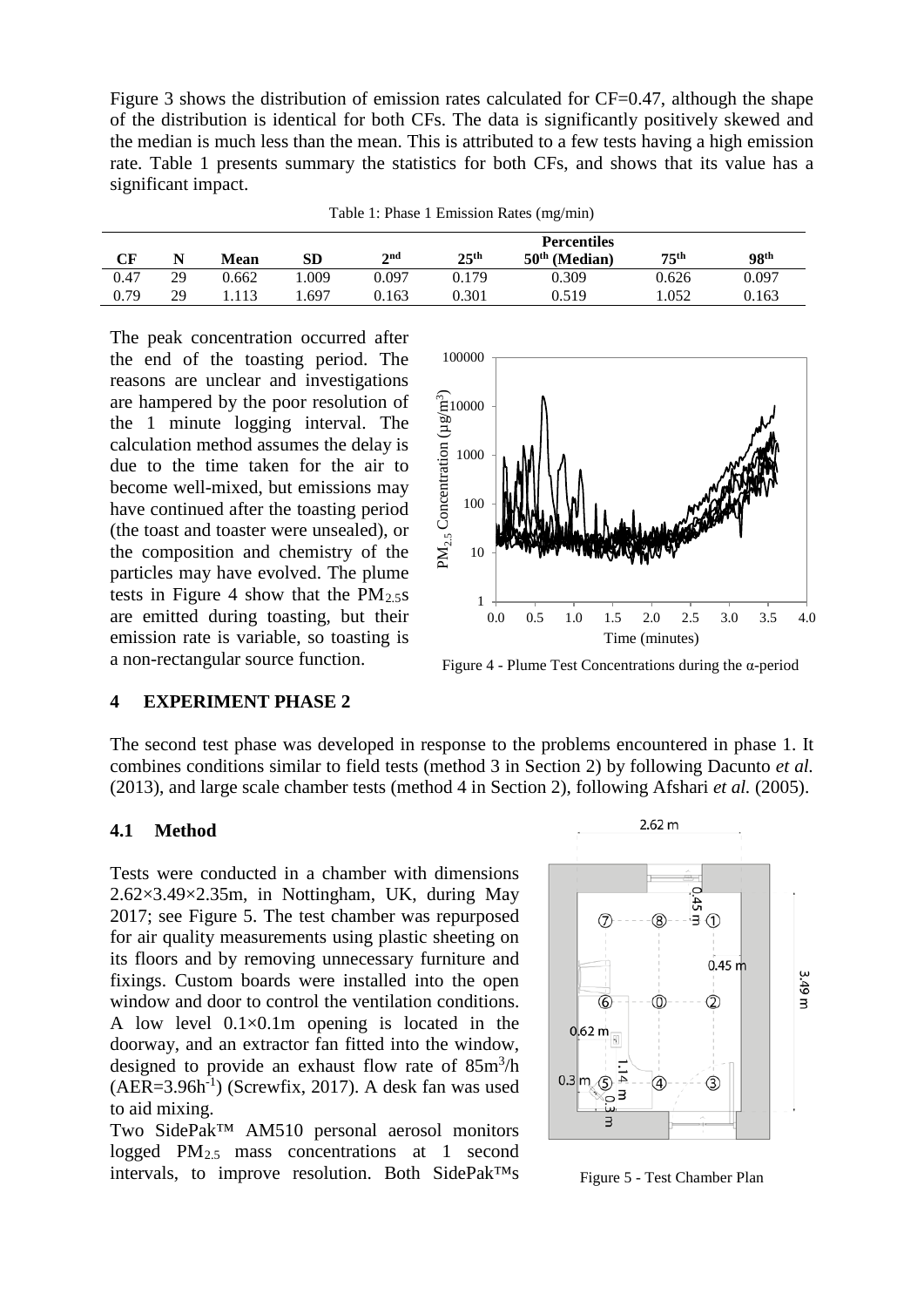were mounted on tripods at height 1.1 m. The first was centrally located (see position 0 in [Figure 5\)](#page-5-2) whereas the second was moved through all 9 positions between tests to evaluate the room mixing conditions, the results of which are not discussed here. Gravimetric sampling was conducted, and so a default CF=1.0 was used.

In addition, 2 IAQ-Calc Indoor Air Quality Meters (Model 7545, TSI Inc., Shoreview, MN, USA) monitored indoor and outdoor temperatures,  $CO<sub>2</sub>$  concentration, and relative humidity. Chamber relative humidity was maintained below 70% for all tests, to minimise its influence on SidePak™ performance. When required, an electric oil-filled radiator was used to maintain the relative humidity.

At the start of each test day,  $PM_{2.5}$  background concentrations were monitored for 5 minutes periods. The phase 1 toasting tests were repeated exactly using wholemeal bread, as there was no noticeable difference in emissions from white and wholemeal bread in Phase 1. The toaster was located on a table; see [Figure 5.](#page-5-2) The start and finish of the  $\alpha$ -period were recorded when the toaster was switched on, and when the toasting ended, respectively. Thereafter, the toast and toaster were sealed in a box and the *β* and γ-periods were observed for 20 minutes. The room was then flushed with outside air to restore concentrations to background levels.

## **4.2 Results**



<span id="page-6-1"></span>

Figure 6 - Example Decay,  $CF = 0.47$  Figure 7 - Phase 2 Emission Rates Histogram,  $CF = 0.47$ 

<span id="page-6-0"></span>The data were processed using the method described in Sections [3.2](#page-3-2) and [3.3,](#page-4-2) except that the decay was determined using the *β*- and *γ*-periods together, due to the difficulty in identifying the peak concentration over the background noise attributable to the 1-second logging interval (see [Figure 6\)](#page-6-0). Tests were not eliminated according to a minimum threshold  $\mathbb{R}^2$ -value, because visual inspections indicate a good fit even when  $R^2$  < 0.7. Here, noisy data from the 1second time-step makes the  $R^2$  a poor indicator of goodness-of-fit. A single outlier test was eliminated according to *Chauvenet's Criteria*.

Mean and median decay rates were  $3.97 \text{ h}^{-1}$  and  $3.33 \text{ h}^{-1}$ , respectively, compared to an expected air change rate  $3.96$  h<sup>-1</sup> from the fan. This suggests minimal decay due to other factors, such as deposition. It is also possible that the extract fan operated at a lower rate than specified, although this was confirmed independently. [Figure 6](#page-6-0) shows that the  $\beta$ -period is short, indicating good mixing.

<span id="page-6-2"></span>

| Table 2: Phase 2 Emission Rates (mg/min) |    |       |       |                    |                  |                 |                  |                  |  |
|------------------------------------------|----|-------|-------|--------------------|------------------|-----------------|------------------|------------------|--|
|                                          |    |       |       | <b>Percentiles</b> |                  |                 |                  |                  |  |
| CF                                       | N  | Mean  | SD    | 2 <sub>nd</sub>    | 25 <sup>th</sup> | $50th$ (Median) | 75 <sup>th</sup> | 98 <sup>th</sup> |  |
| 0.47                                     | 39 | 0.157 | 0.043 | 0.071              | 0.135            | 0.161           | 0.182            | 0.071            |  |
| 0.79                                     | 39 | 0.265 | 0.073 | 0.119              | 0.226            | 0.270           | 0.306            | 0.119            |  |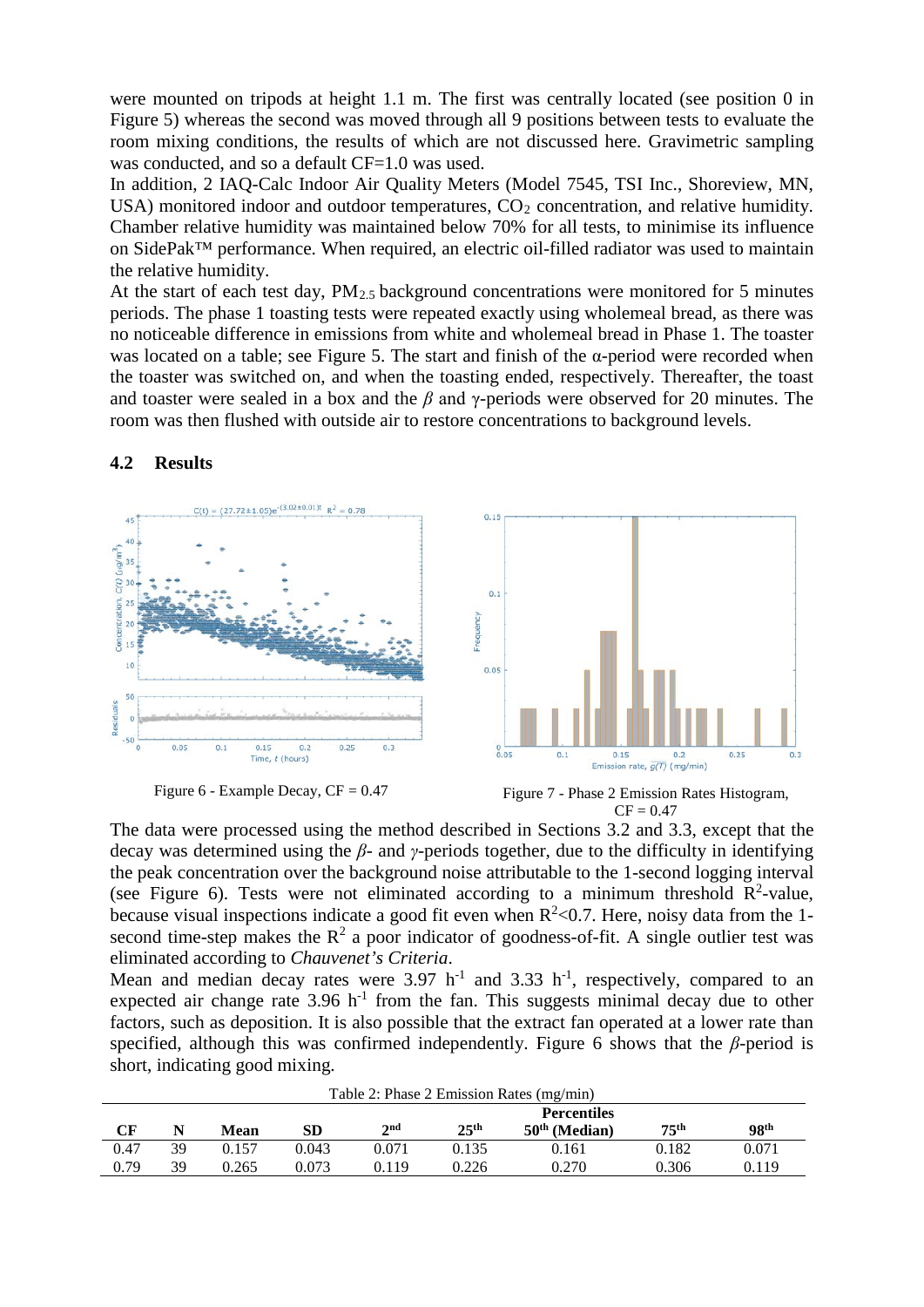The resulting mean and median emission rates are approximately 25% and 50% of the values measured during phase 1. It is possible the different conditions and variations in the bread used may have modified the emissions. Additionally, as the *β*-periods were included when determining the decay rates, both they and the theoretical peaks may have been underestimated leading to lower emission rates. Further developments of the post-processing method are required to identify the peak concentration for high frequency data to help reduce this source of error.

The distribution of emission rates is given in [Figure 7,](#page-6-1) and is smaller than the distribution obtained during phase 1 (see Figure 3). It has no outliers that increase the mean and the distribution is less skewed, but still appears to be non-Gaussian. The median is slightly greater than the mean (see [Table 2\)](#page-6-2) so there may be a slight negative skew, but this difference is small.

# **5 DISCUSSION**

The mean emission rates from both phases, calculated using both CFs, are an order of magnitude lower than those reported by Dacunto and Jiang (see [Table 3\)](#page-7-0). There are two main unknowns which could have caused this difference: firstly the lack of gravimetric sampling, so the true calibration factor required may be very different, and secondly, the degree of charring. Whilst Dacunto and Jiang use a standard char-index to report the degree of charring in their tests, the authors have been unable to obtain this index for comparison. The estimated mean emission rates from Phase 2, for both CFs, are similar to the median 0.11 mg/min reported by He (see [Table 3\)](#page-7-0).

<span id="page-7-0"></span>

|    | <b>Mean Emission Rate (mg/min)</b> | <b>SD</b> | <b>RSD</b> |
|----|------------------------------------|-----------|------------|
| 29 | 0.66                               | 1.01      | 1.53       |
| 29 | 1.11                               | 1.70      | 1.53       |
| 26 | 0.16                               | 0.04      | 0.24       |
| 26 | 0.27                               | 0.07      | 0.24       |
| 3  | 9.5                                | 10.8      | 1.14       |
|    | 4.2                                |           |            |
| 18 | $0.11*$                            | 0.37      | 3.36       |
|    |                                    |           |            |

Table 3: Emission Rates Comparison

\* median; RSD, relative standard deviation.

Despite the larger number of repetitions in Phase 1, the variance of the emission rates remains large, indicated by the large relative standard deviation (RSD). Therefore, the test methodology from this phase is not highly repeatable, although it is significantly more consistent than the methodology from He. The improved method of Phase 2 used a smaller room volume with improved mixing to give a better defined *α*-period and a more reproducible test. This is indicated by its RSD, which is smaller the Phase 1 RSD by an order of magnitude.

The calibration factor is the largest source of uncertainty, because gravimetric sampling was not used. This problem is not unique to the SidePak™, but is also applicable to other optical monitors, which are commonly used to measure temporal concentrations of particulate matter. It is recommended to simultaneously conduct gravimetric sampling to determine custom calibration factors, although this may not always be possible.

The *peak estimation* calculation method may also be flawed because it assumes a constant emission rate over the emission period, which is not observed for this source, and may not be the case for other cooking sources. Pagels *et al.* (2009) used an iterative process to calculate emission rates by fitting a curve to the observed data and adjust the emission rate to obtain the best possible fit. There are two potential problems with this method. It shares the first with the *peak estimation* method, because they both assume a constant emission rate during the *α*-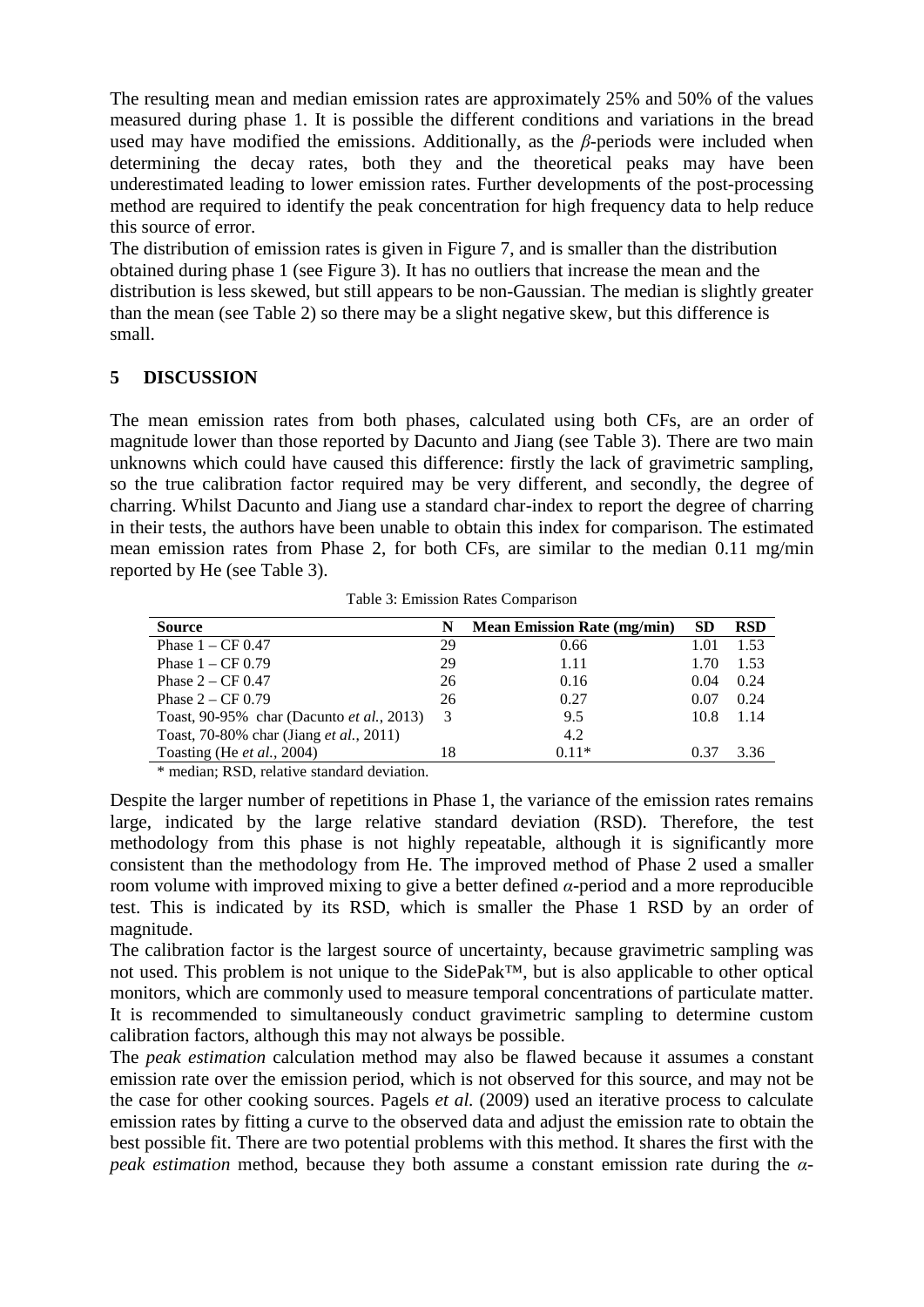period, which was not observed here; see [Figure 6.](#page-6-0) Therefore, the predicted curve would never be a good fit. Secondly, the curve predicted using the mass balance equation assumes instantaneous mixing, which is not observed in reality (Ott *et al.*, 2006). Ott suggests an alternative calculation method, known as the *area-under-the-curve* method. It uses the total mass emitted to estimate the average emission rate (Ott *et al.*, 2006). This method is not well established in literature, where preference is usually given to the *peak estimation* approach. The *area-under-the-curve* method is theoretically exact, but it assumes instantaneous fullmixing, which is not observed in practice.

Indoor environment modelling at stock level often use stochastic methods to explore uncertainties in indoor pollutant concentrations (Das *et al.*, 2014). These require probability density functions (PDFs) of emission rates, which could be obtained from the Phase 2 data by methods such as fitting a curve to Figure 9, or using bootstrapping techniques to account for uncertainty in all of the measurements. Future work will investigate this further.

# **6 CONCLUSIONS**

There is growing evidence linking outdoor  $PM_{2.5}$  exposure to a range of health effects, yet the impacts of exposure indoors is relatively unknown. Indoor environment modelling at stock level can be used to investigate these impacts, but they are highly sensitive to the emission rates used. Therefore, a better understanding of the emissions rates and their uncertainties from key indoor sources, such as cooking, is required. They should be presented as probability density functions so that probabilistic sampling methods can be employed to estimate uncertainty in indoor concentrations.

Five common methodologies are used to measure temporal variations in  $PM_2$ , concentrations during the cooking of foods. Most use the *peak estimation method*, derived from a massbalance equation, to calculate emission rates from these measurements. Controlled field tests and large scale chamber tests are preferential methods because they offer a high level environmental control without abstracting conditions so far from reality that they render the calculated emission rates implausible. Most studies typically have a low number of repetitions, which is insufficient to produce PDFs or demonstrate emission rate distributions.

Two phases of tests use undertaken in different indoor environments to develop a methodology appropriate for measuring  $PM_{2.5}$  emission rates from the cooking of foods. The toasting of bread is used as a simple and repeatable source. The first phase identified key flaws in the *field test* method and was used to inform a second phase. These proved to be better, but still problematic. Key problems identified are the need for calibration factors used by the optical measurement devices frequently used to measure temporal  $PM_{2.5}$ concentrations, the need for full-mixing and a means of identify mixing conditions, and the need for a method to identify the *α*-, *β*- and *γ-*periods used to determine emission and decay rates. The method does not require a known ventilation rate, though the model does depend on a constant decay rate, and so it must be steady. Additionally, further investigations into the measuring and modelling of non-constant emission rates is needed, as the *peak estimation method* used here may under- or over-estimate the total mass emitted depending on the emission profile.

# **7 REFERENCES**

Afshari, A. *et al* (2005). "*Characterization of indoor sources of fine and ultrafine particles: a study conducted in a full-scale chamber*." Indoor Air 15(2): 141-150.

Dacunto, P. *et al* (2013). "*Real-time particle monitor calibration factors and PM2.5 emission factors for multiple indoor sources*." Environmental Science: Processes & Impacts 15(8): 1511-1519.